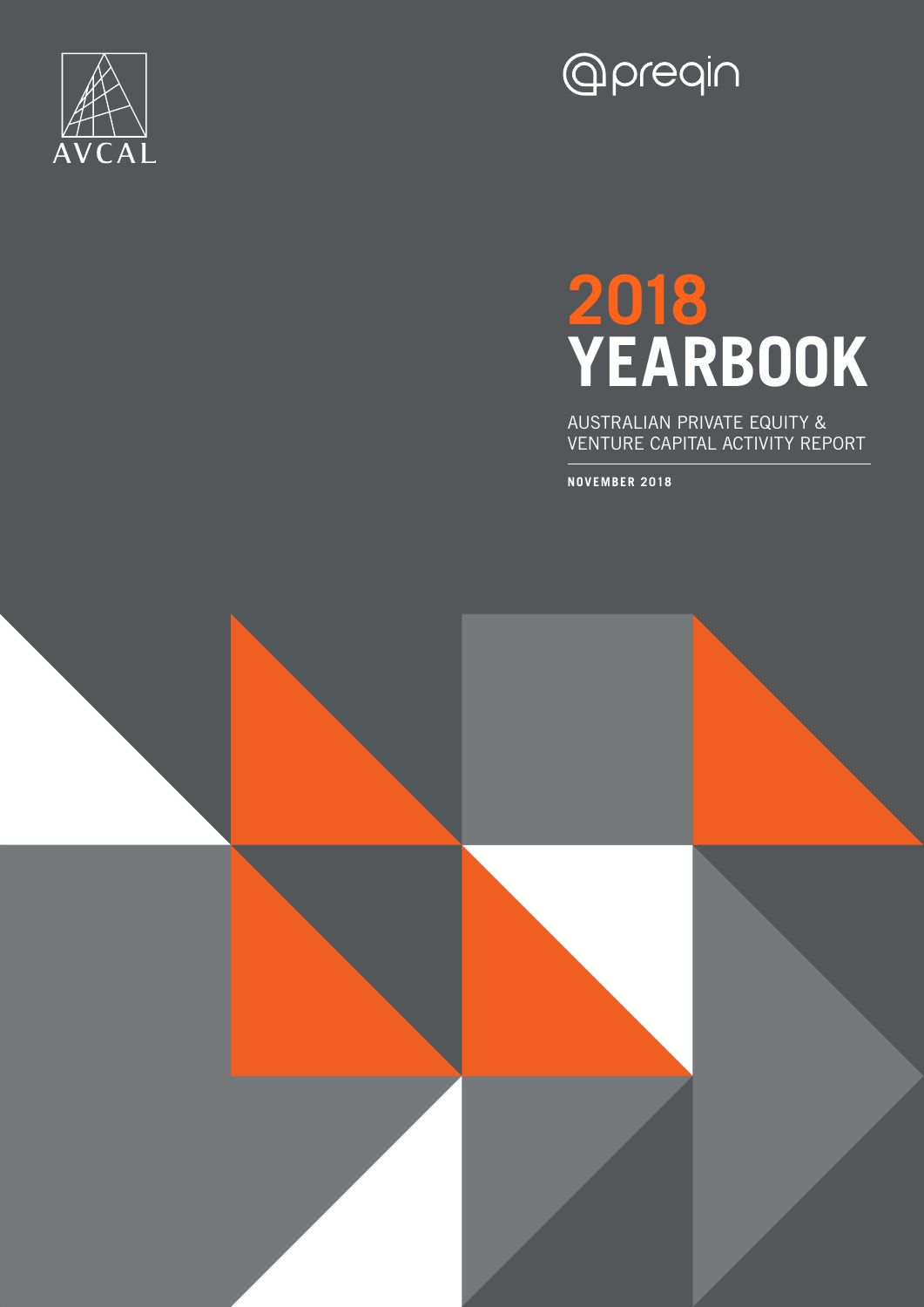## **CONTENTS**

| <b>ABOUT THE REPORT</b>           | 3              |
|-----------------------------------|----------------|
| About AVCAL                       | 3              |
| About Preqin                      | 3              |
| <b>FOREWORD</b>                   | $\overline{4}$ |
| <b>EXECUTIVE SUMMARY</b>          | 5              |
| <b>01 ASSETS UNDER MANAGEMENT</b> | 6              |
| Assets by Fund Type               | $\overline{7}$ |
| Australia's Regional Ranking      | 8              |
| <b>02 FUNDRAISING</b>             | 9              |
| <b>Buyout Strategies Dominate</b> | 11             |
| Funds in Market                   | 12             |
| <b>03 DEALS &amp; EXITS</b>       | 13             |
| <b>Buyout Deal Activity</b>       | 15             |
| <b>VC Deal Activity</b>           | 16             |
| <b>Exit Activity</b>              | 18             |
| <b>NOTES &amp; METHODOLOGY</b>    | 19             |
| <b>GLOSSARY</b>                   | 20             |
|                                   |                |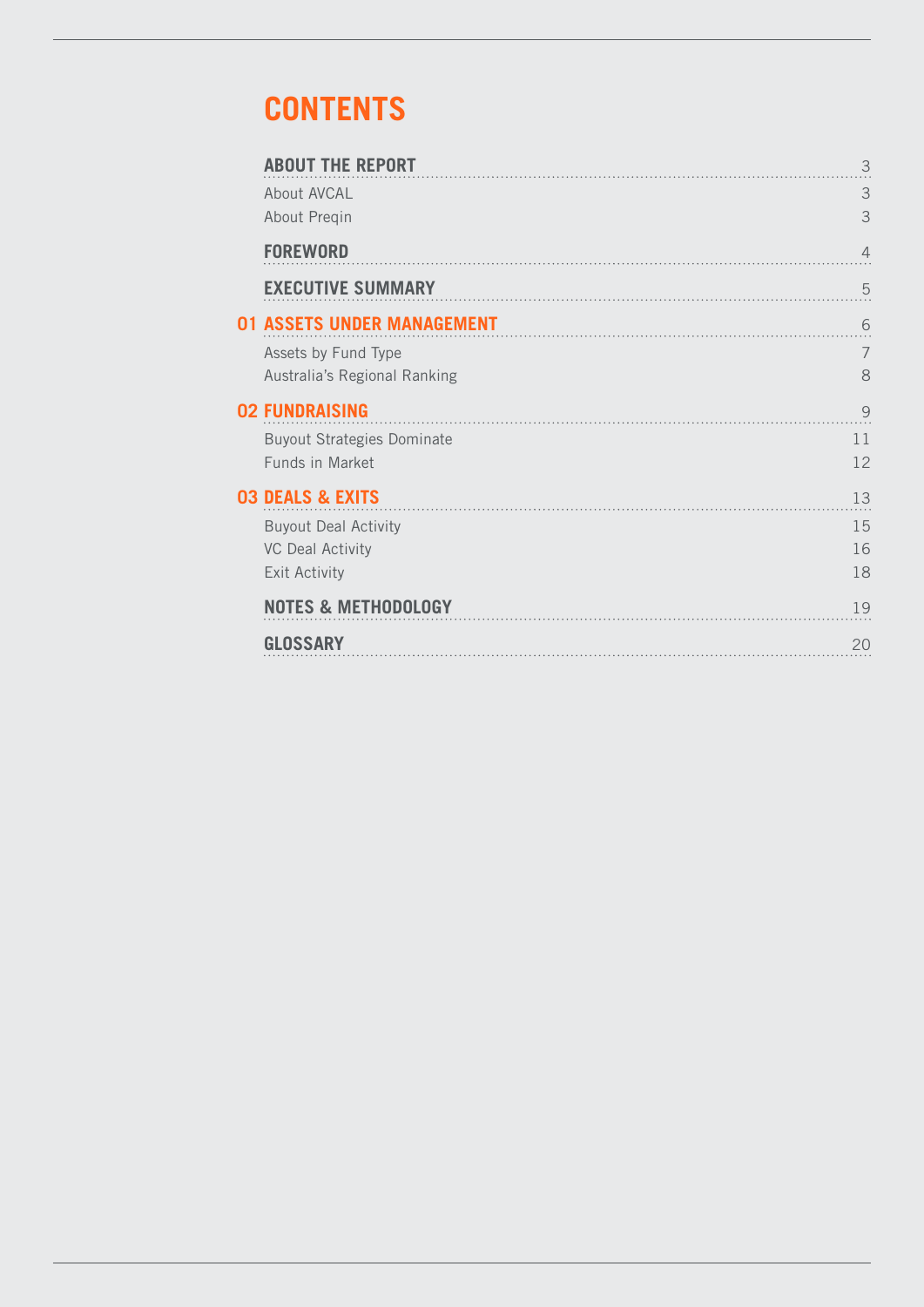## **ABOUT THE REPORT**

The report tracks activity in the Australian private equity and venture capital industry, across both active and non-active private equity and venture capital firms. It is based on data contained in the Preqin database, as well as on-the-ground information collected by both Preqin and AVCAL. Report content has been co-authored by AVCAL and Preqin.



#### **ABOUT AVCAL**

The Australian Private Equity and Venture Capital Association Limited (AVCAL) is a national association which represents the private capital investment industry. AVCAL's members comprise most of the active private equity and venture capital firms in Australia, as well as the key institutional investors into private equity and venture capital funds. These firms provide capital for early stage companies, later stage expansion capital, and capital for management buyouts of established companies.

For further information, please contact:

#### AVCAL Research Team

Telephone: +61 2 8243 7000 Email: research@avcal.com.au

avcal.com.au



## **ABOUT PREQIN**

Preqin is the leading source of information for the alternative assets industry, providing data and analysis via online databases, publications and bespoke data requests. Preqin has built a reputation in the alternative assets industry for providing the most comprehensive and extensive information possible. Leading alternative assets professionals from around the world rely on Preqin's services daily, for a range of activities including fundraising, investor relations, asset allocation, fund manager selection and business development, and its data and statistics are regularly quoted by the financial press. Preqin is an independent business established in 2003, with over 500 staff based in London, New York, San Francisco, Singapore, Hong Kong, Guangzhou and Manila.

For further information, please contact:

#### Preqin Asia

Telephone: +65 6305 2200 Email: info@preqin.com

#### preqin.com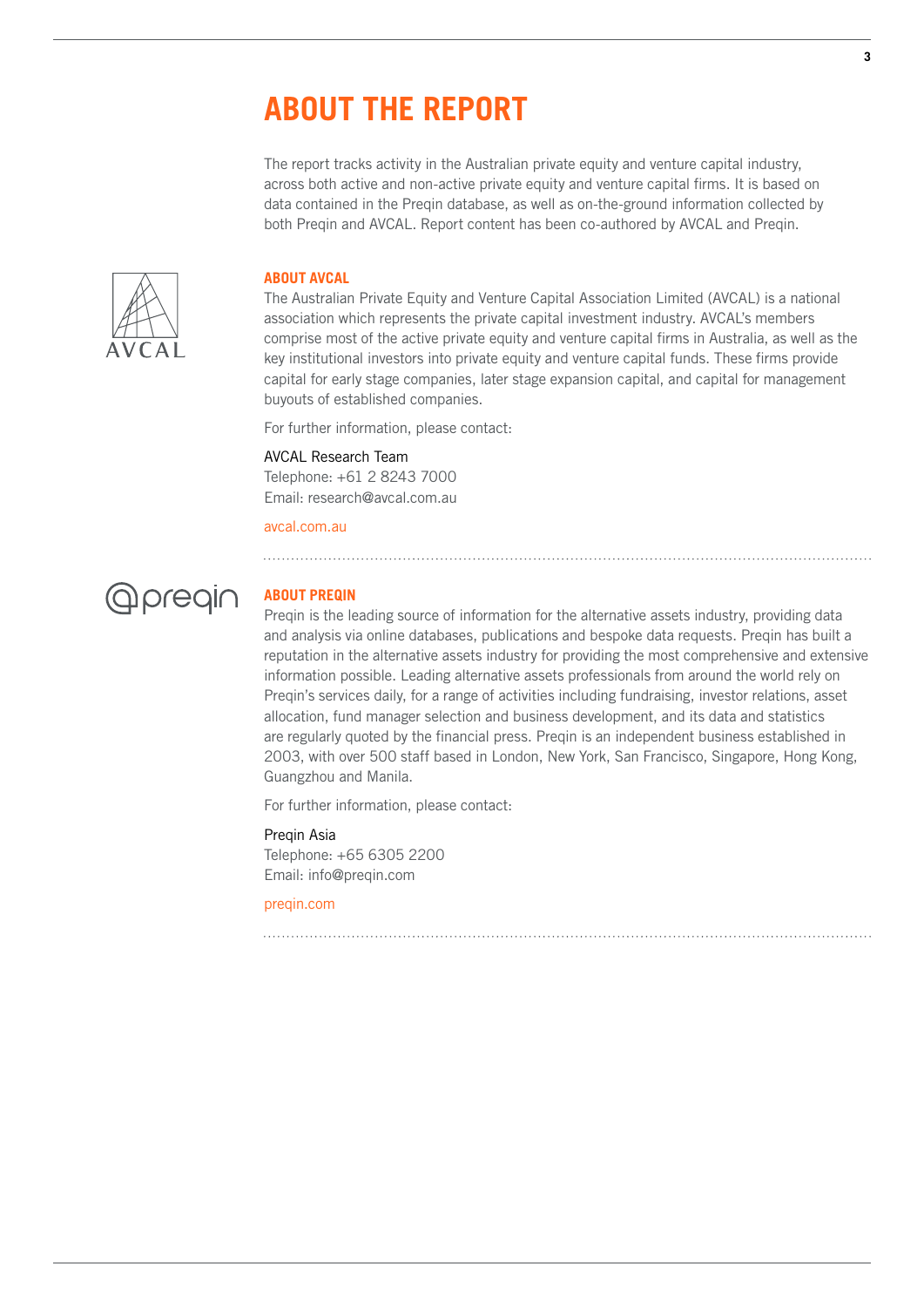## **FOREWORD**

We are very pleased to present the 2018 Yearbook Report, which for the first time has been jointly produced and published by AVCAL and Preqin. In late 2018, Preqin became AVCAL's research partner of choice in collecting industry data on funds, investments and exits across the private equity and venture capital sector in Australia. The new partnership between AVCAL and Preqin is an important step in the development of how industry data is tracked, recorded and disseminated to industry participants and the business community in Australia.

This has been an eventful year for the global investment community: US-China trade tensions, rising interest rates, a looming Brexit deadline, emerging markets contagion and slowing growth in China are just some of the challenges faced by investors around the world. However, even in the midst of that Australia has remained resilient and we see 2018 shaping up to be another strong year of activity in the PE and VC industry. Two measures in particular are encouraging indications that Australia's private capital industry will continue to thrive and invest in new and existing portfolio businesses.

Firstly, current fundraising levels for 2018 stand at \$5.4bn and the annual figure for the current year looks set to surpass the highest levels seen in the last 10 years. Secondly, assets managed by GPs on behalf of their investors have grown to almost \$26bn as of December 2017, the third highest figure on record.

On the investment side, total PE investment in dollar terms has been softer than in prior years. However, VC investment levels both in 2017 and the first half of 2018 have been stronger than ever as VC fund managers deploy the large amount of capital that has been raised by the sector over recent years.

On the regulatory front, the Australian government continues to support the industry through improvements to the foreign investment framework and analysis of how the structure and efficiency of Australia's \$2.6tn accumulated pension savings can be improved into the future. The government also encourages investors to participate in the vibrant VC sector – in particular, those supporting fintech and biomedical innovations – through various funding and incentive programs.

We would like to thank all the industry participants who have contributed their data to the report – your support ensures that we can report on the industry as comprehensively as possible. Private equity and venture capital play a vital role not only in delivering returns to super funds and other major investors, but also in furthering the development of the wider economy in Australia and globally. AVCAL and Preqin are both very pleased to play an important role in the industry with this 2018 Yearbook Report.

Yasser El-Ansary Chief Executive, AVCAL

12 MW les

Mark O'Hare CEO, Preqin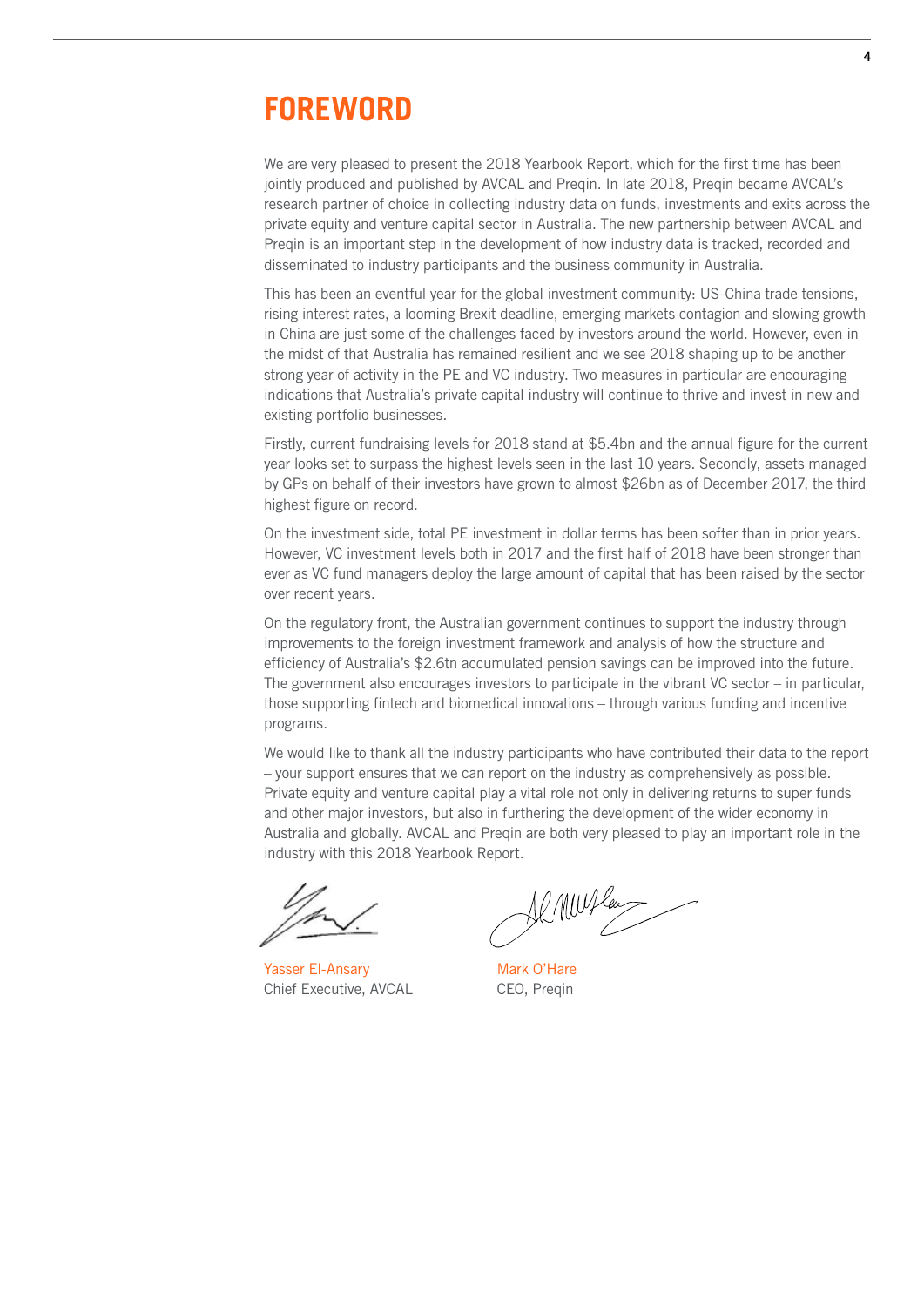## **EXECUTIVE SUMMARY**

Activity in the private equity (PE) and venture capital (VC) industry in Australia in 2018 has seen a greater focus on fundraising, as GPs look to attract capital and deploy it in attractive investment opportunities over the coming years.

The industry's assets under management continue to grow, reaching \$25.8bn as of December 2017. Dry powder levels have risen to \$9.2bn, which is the highest level seen since December 2011. This growth in assets under management has placed Australia's PE and VC industry in sixth spot in the Asia-Pacific region in terms of industry size, behind countries such as China, Japan and India.

This has been driven by a very strong year of fundraising for Australia-based PE and VC fund managers in 2018. The amount of aggregate capital raised by the industry, at \$5.4bn, is the highest total amount raised since 2008 and reflects a consistent theme of higher levels of private markets fundraising across developed markets.

Investment activity has been slower for PE in 2017 and H1 2018. The latest available figures for H1 2018 show that just 24 deals were completed for a total value of \$3.5bn.

However, growth in VC investment levels remains strong. Based on the current run rate of VC investment deals, 2018 may surpass the record \$962mn in VC investment across 135 deals recorded in 2017.

Exit activity has been lower in terms of the aggregate value of PE exits completed in 2017 and H1 2018 compared to the prior two years, and there has also been a decrease in the number of IPOs as a proportion of total buyout exits in Australia over the past two years.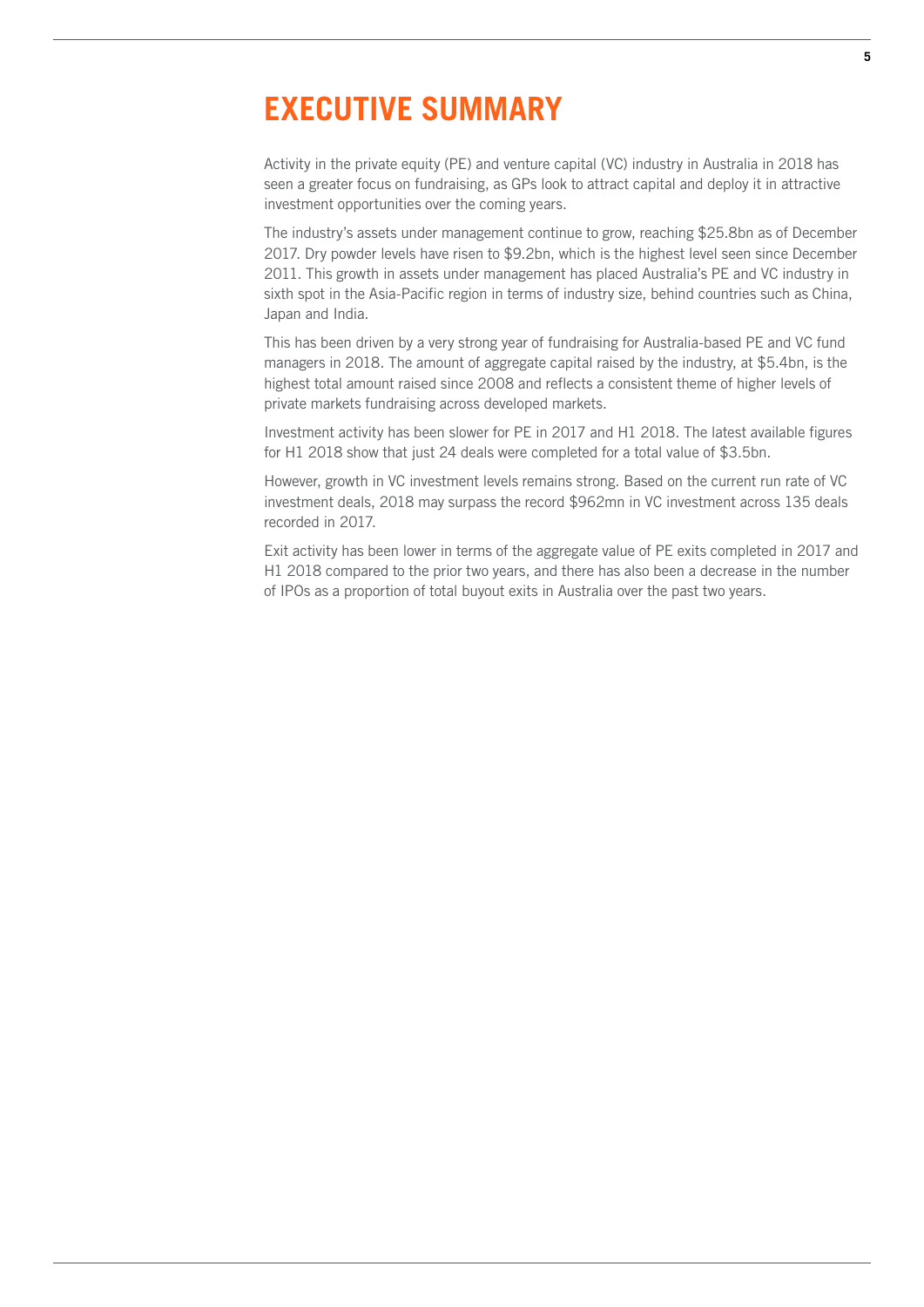# **ASSETS UNDER MANAGEMENT**

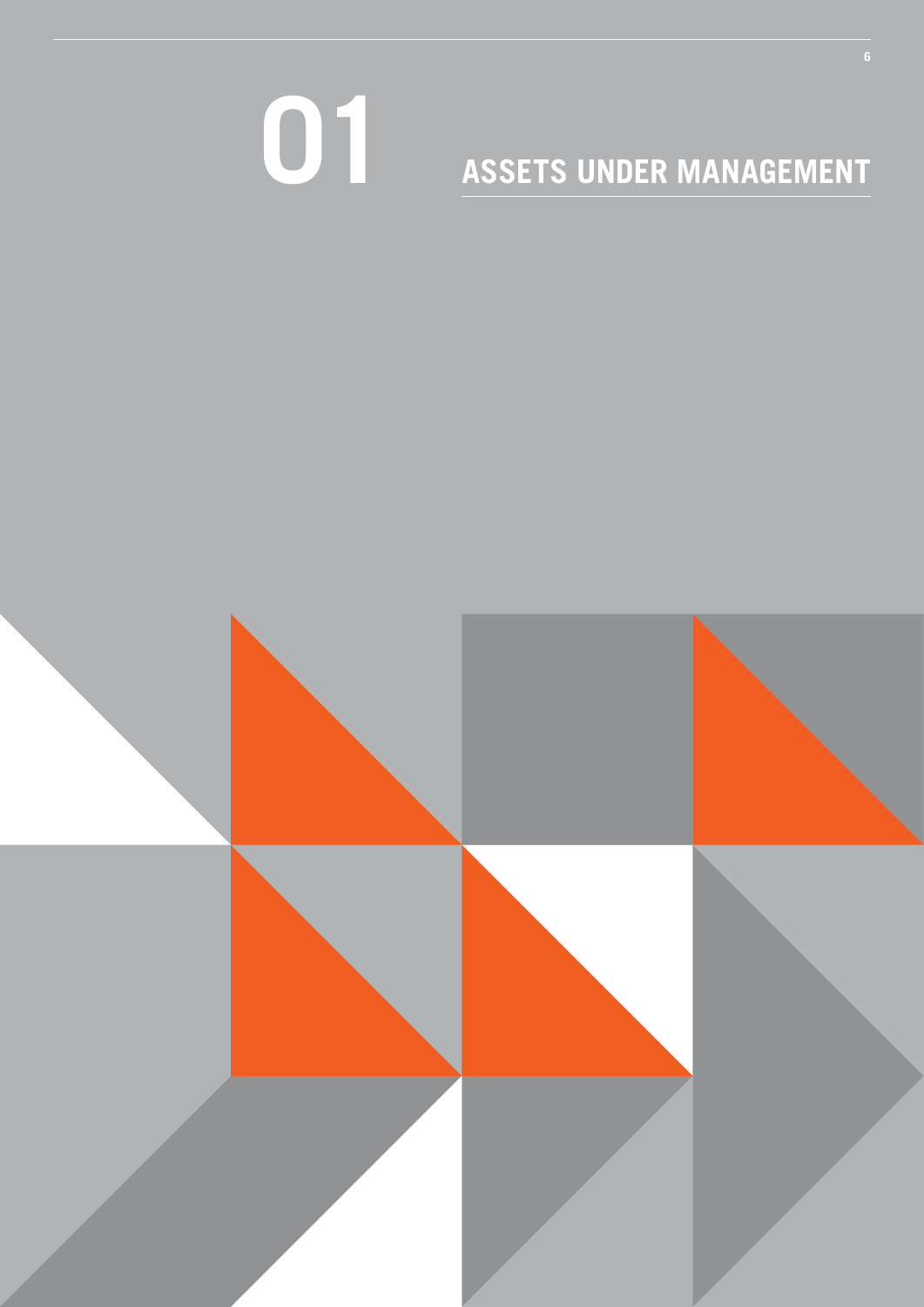## **ASSETS UNDER MANAGEMENT**

Assets under management (AUM) held by PE and VC fund managers based in Australia have been rising steadily, reaching \$25.8bn as at December 2017 – now 3.5 times higher than in 2005. The majority (64%) of this total is held in unrealized value, indicative of the amount of capital yet to be distributed back to investors. Capital overhang, which represents the ratio of year-end dry powder levels to the total capital called in the previous year, has risen to a ratio of three-to-one in Q4 2017, an increase of 50% from the previous year. This indicates that Australian GPs still have plenty of capital to put to work and market watchers are eager to see which sectors they deploy it to.



## **FIGURE 1:**

Australia-Based Private Equity & Venture Capital Assets under Management, 2000 – 2017 (As at December 2017)

#### Assets by Fund Type

Australian buyout funds account for the highest amount of AUM (\$15.9bn) in the country, more than VC (\$6.9bn), growth (\$1.9bn) and other\* PE fund types (\$1.0bn) combined. This is in spite of both VC and growth strategies experiencing exponential growth in the past few years: the AUM of VC and growth funds have increased 2.2 times and 2.3 times respectively since 2015.

#### **FIGURE 2:**

Australia-Based Private Equity & Venture Capital Assets under Management by Fund Type (As at December 2017) . . . . . . . . . . . . . . . . . . . .



co-investment, direct secondaries and turnaround strategies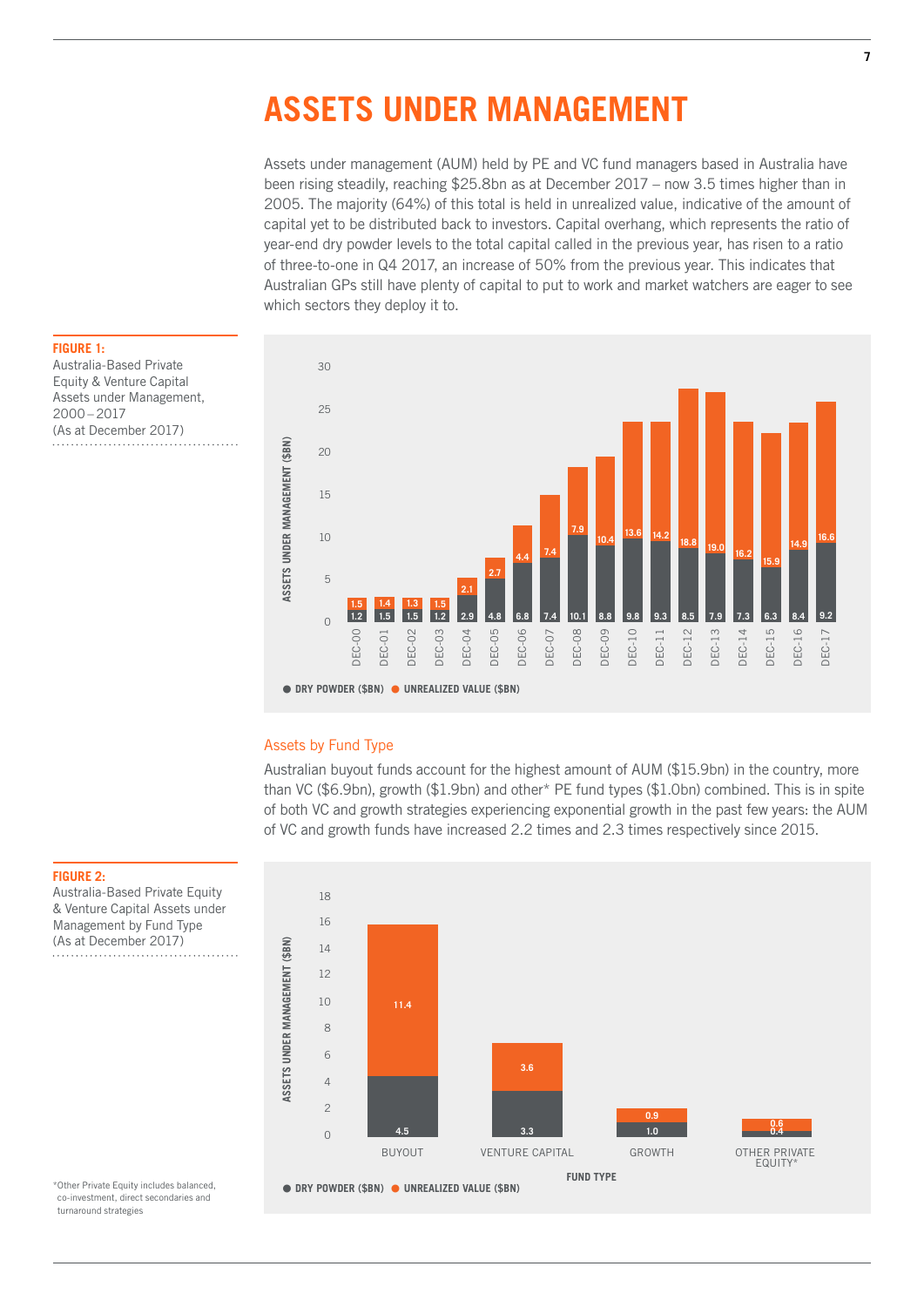## **ASSETS UNDER MANAGEMENT (CONTINUED)**

### Australia's Regional Ranking

Within the Asia-Pacific region, Australia-based GPs collectively rank sixth in terms of AUM, behind the larger markets in the region such as China, Japan and India. However, Australian fund managers returned the most capital back to investors among the top six countries in 2017. Although Australia-based GPs have distributed more capital than they have called up, it appears that this momentum could be slowing. Net cash flows have been decreasing for three consecutive years, with full-year distributions in 2017 by Australia-based fund managers reaching \$1.1bn.

| <b>COUNTRY</b>   | <b>PROPORTION OF AUM</b> |
|------------------|--------------------------|
| China            | 63%                      |
| Hong Kong        | 15%                      |
| South Korea      | 7%                       |
| Japan            | 4%                       |
| India            | 4%                       |
| <b>Australia</b> | 3%                       |
| Singapore        | 2%                       |
| Malaysia         | $1\%$                    |
| Rest of Asia     | $1\%$                    |

**TABLE 1:** 

Management

Asia and Australia-Based Private Equity & Venture Capital Industry Assets under

**FIGURE 3:**  Proportion of Asia- and Australia-Based Private Equity & Venture Capital Industry Assets under Management



| CHINA           | 63%   |
|-----------------|-------|
| • HONG KONG     | 15%   |
| • SOUTH KOREA   | 7%    |
| <b>O</b> JAPAN  | 4%    |
| <b>INDIA</b>    | 4%    |
| AUSTRALIA       | 3%    |
| SINGAPORE       | 2%    |
| <b>MALAYSIA</b> | $1\%$ |
| REST OF ASIA    | 1%    |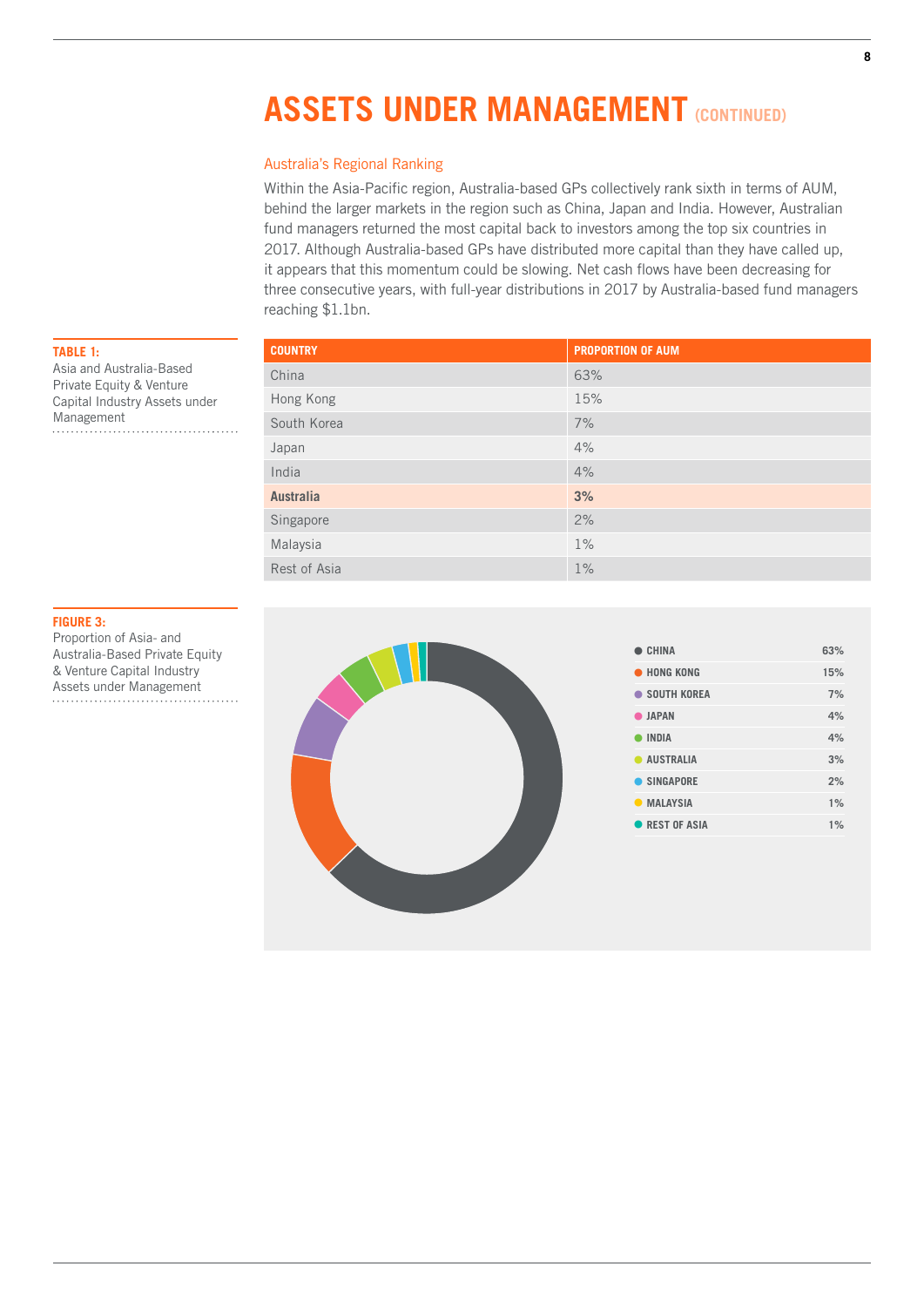# **FUNDRAISING**

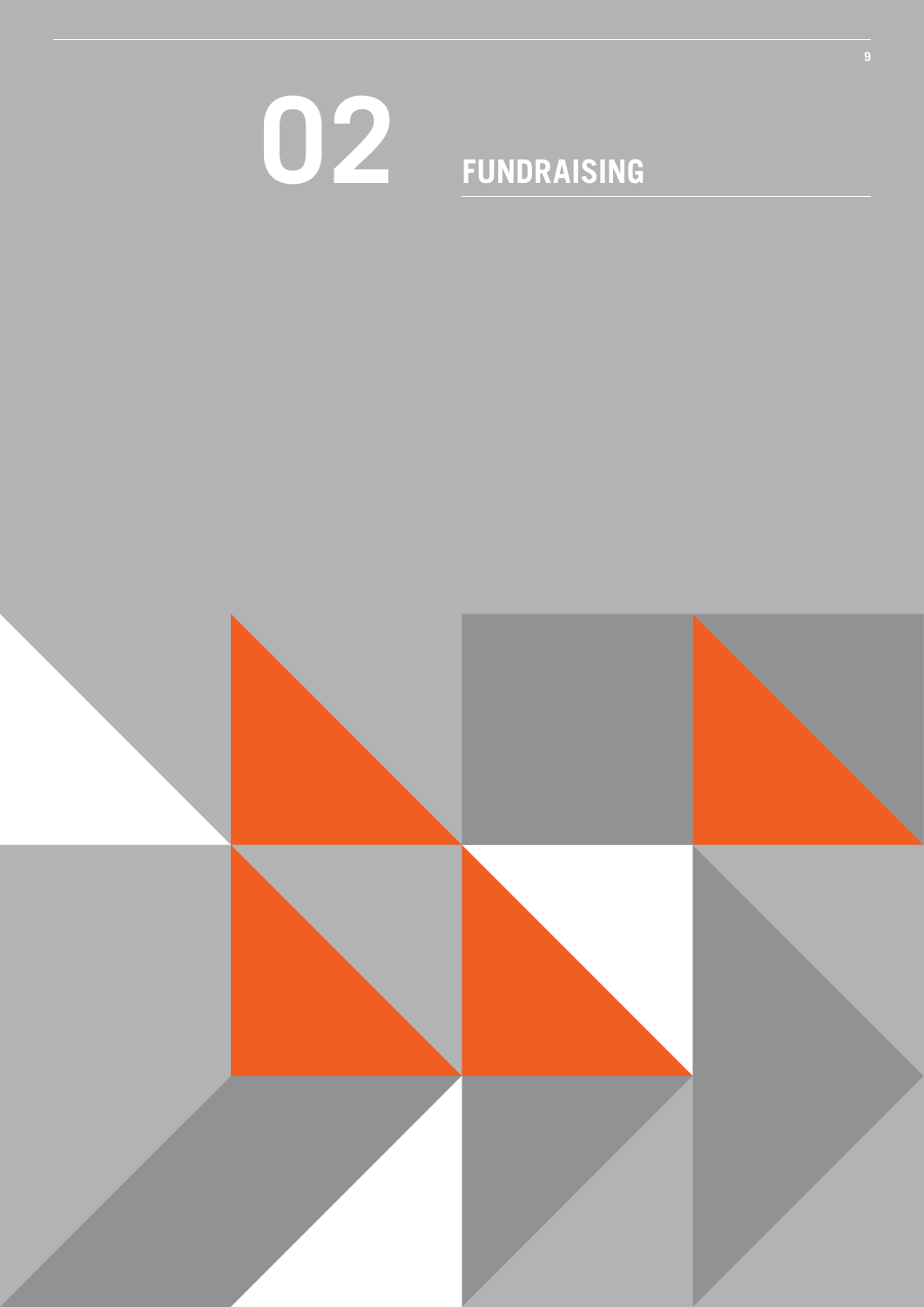## **FUNDRAISING**

The fundraising activity of Australia-based PE and VC fund managers in 2018 looks set to surpass the levels seen in many recent years. Ten funds have secured \$5.4bn so far in 2018 (as at September), an aggregate capital figure not seen since 2008.



#### **FIGURE 4:**

Annual Australia-Based Private Equity Fundraising, 2007 – 2018 YTD (As at September 2018)

#### **FIGURE 5:**

Annual Australia-Based Venture Capital Fundraising, 2007 – 2018 YTD (As at September 2018)



This growth is attributed to the fundraising efforts of larger PE and VC funds, as momentum in the mid-market deal segment within Australia has picked up, continuing the trend observed in recent years. Notably, 67% of the PE and VC funds closed in 2018 so far secured over \$200mn in capital per fund, compared with 38% of funds that held a final close in 2017.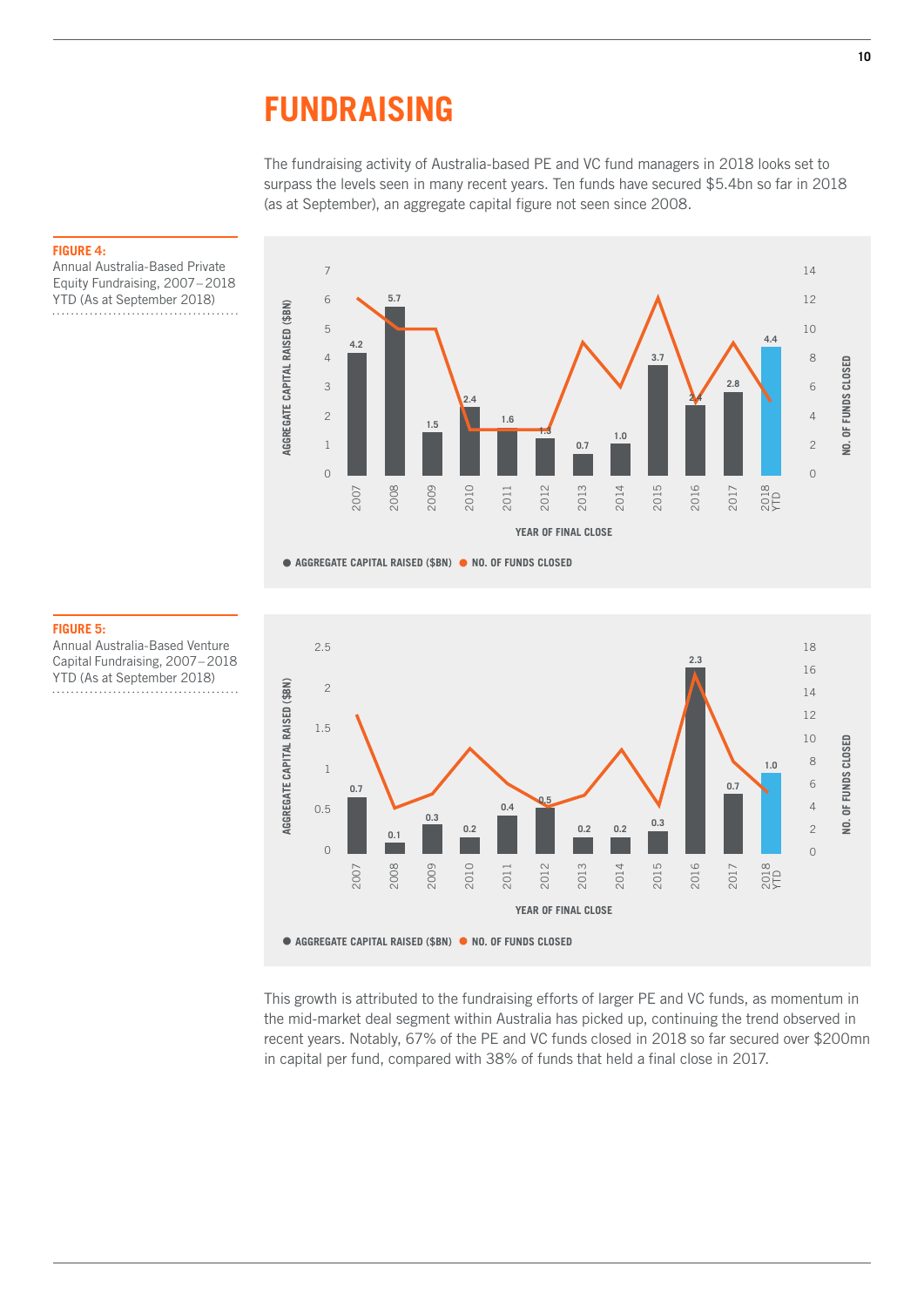## **FUNDRAISING (CONTINUED)**

#### Buyout Strategies Dominate

Buyout strategies continue to dominate the Australian PE and VC fundraising landscape. Since 2012, buyout funds have secured more capital (\$13.6bn) than all other fund types combined (\$7.8bn). As seen in Table 2 below, four of the largest vehicles closed in 2018 were buyout funds. They have raised an aggregate of \$4.3bn in 2018, the highest since 2008. This includes BGH Capital Fund I, which raised \$2.6bn, the largest fund managed by an Australia-based manager closed in 2018 so far. The BGH fund predominantly focuses on investments across a range of industries in Australia and New Zealand.



**TABLE 2:** 

Five Largest Australia-Based Private Equity & Venture Capital

Funds Closed in 2018

Australia-Based Private Equity & Venture Capital Fundraising by Fund Type, 2012 – 2018 YTD (As at September 2018)



**• OTHER PRIVATE EQUITY\* • GROWTH PE • FUND OF FUNDS • VENTURE CAPITAL • BUYOUT PE**

| <b>FUND</b>                            | <b>FIRM</b>                         | <b>FUND TYPE</b>   | <b>FUND SIZE (MN)</b> | <b>FINAL CLOSE DATE</b> |
|----------------------------------------|-------------------------------------|--------------------|-----------------------|-------------------------|
| <b>BGH Capital Fund I</b>              | <b>BGH Capital</b>                  | <b>Buyout</b>      | \$2,600mn             | $May-18$                |
| <b>Crescent Capital</b><br>Partners VI | <b>Crescent Capital</b><br>Partners | Buyout             | \$800mn               | Aug- $18$               |
| Telstra Ventures Fund II               | Telstra Ventures                    | Venture<br>Capital | \$675mn               | $Jul-18$                |
| Adamantem Capital I                    | Adamantem Capital                   | <b>Buyout</b>      | \$600mn               | $Mar-18$                |
| Anacacia Private<br>Equity III         | Anacacia Capital                    | <b>Buyout</b>      | \$300mn               | $J$ un-18               |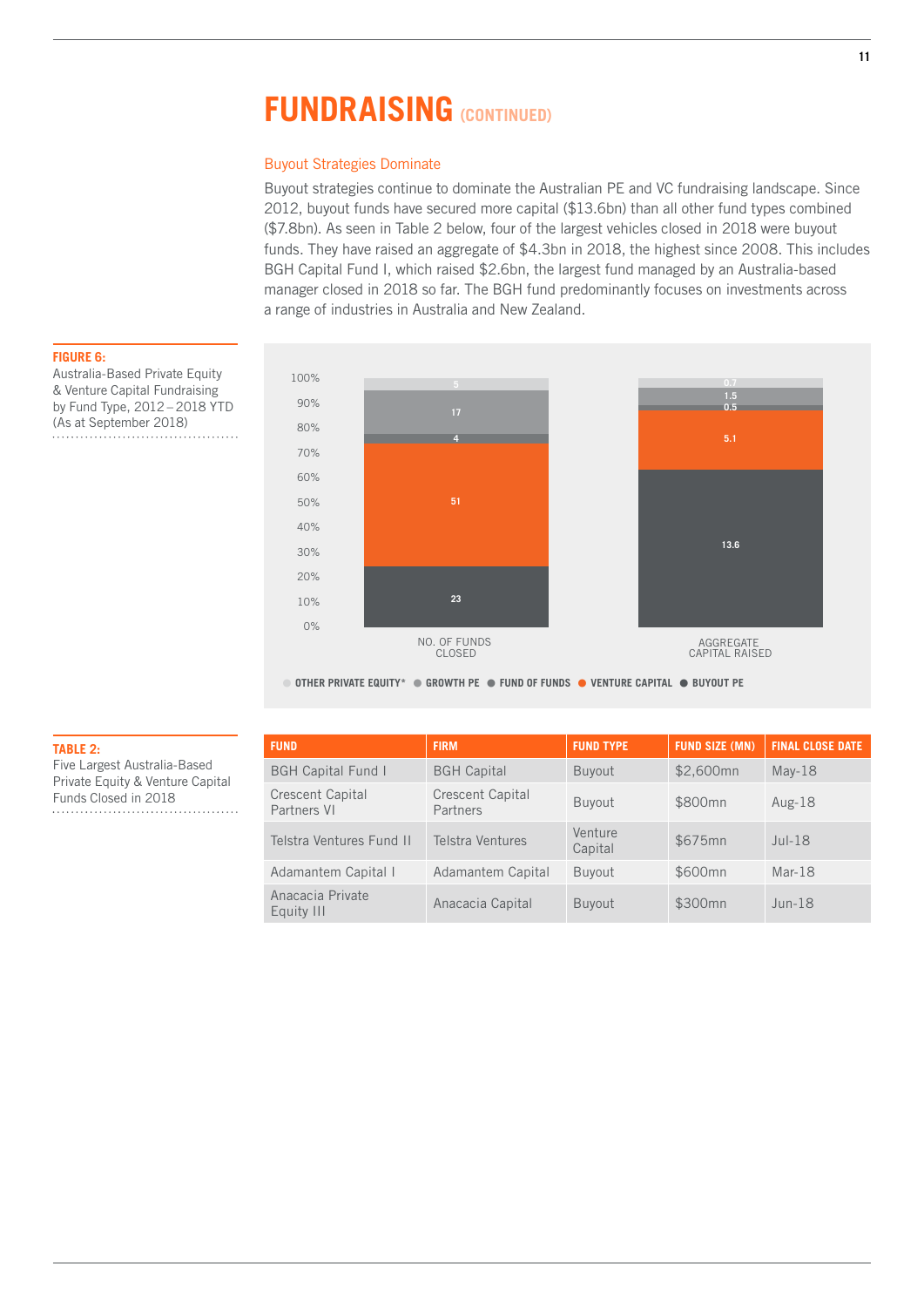## **FUNDRAISING (CONTINUED)**

## Funds in Market

There are 30 Australia-based funds currently in market, the highest number recorded since 2012, with the majority (67%) being VC fund vehicles. These funds are seeking a total of \$3.1bn in investor commitments, the lowest amount of aggregate capital targeted at this point in the year since 2012. Compared to 2017, the 2018 figures represent a 15% decrease in capital targeted by Australia-based PE and VC fund managers, although the number of funds in market has risen slightly by 3% compared to the previous year.



Australia-Based Private Equity & Venture Capital Funds in Market over Time, 2012 – 2018 YTD (As at September 2018) . . . . . . . . . . . . . . . . . . . . . . . . . . . . . .

#### **FIGURE 7:**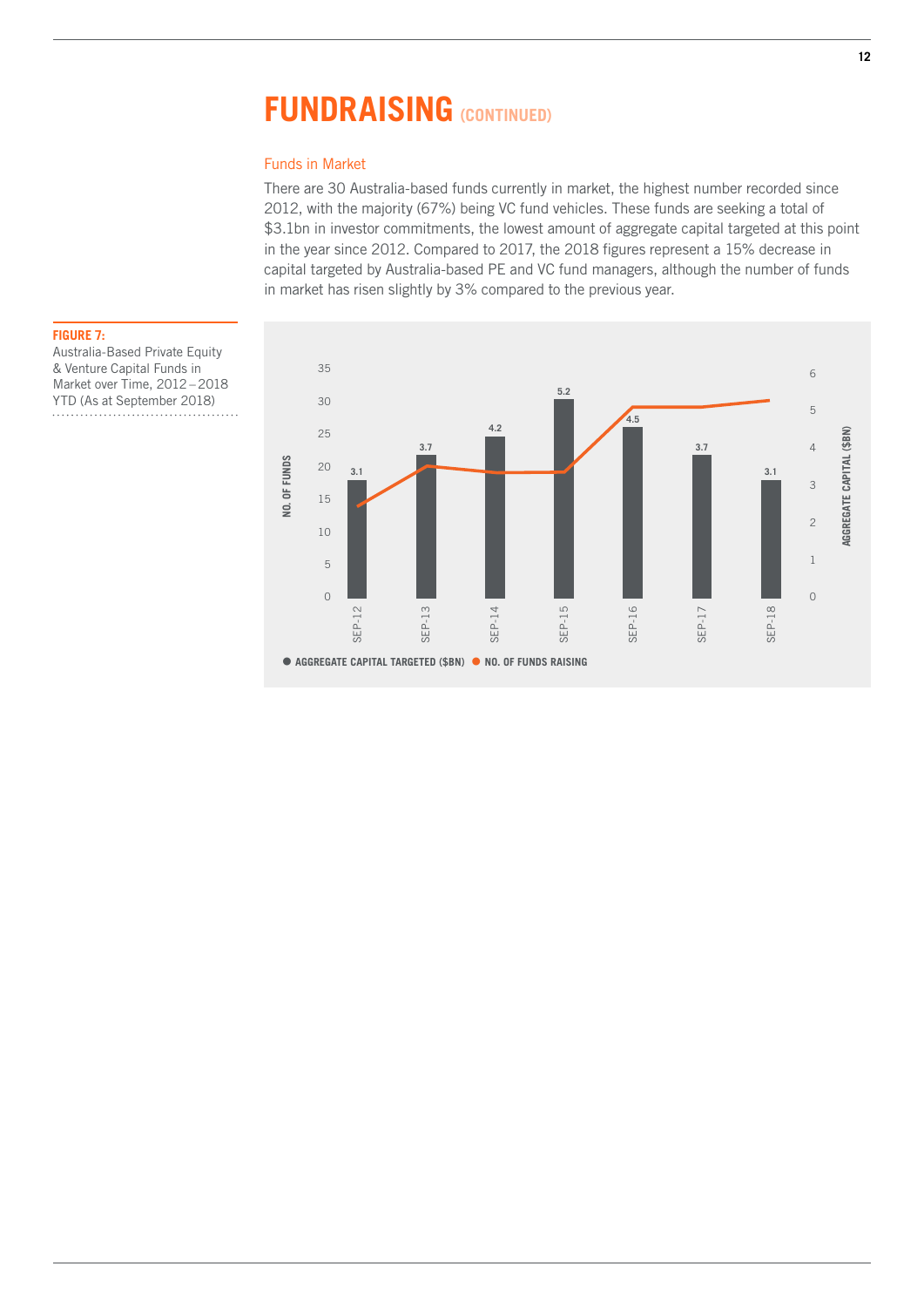## **DEALS & EXITS**

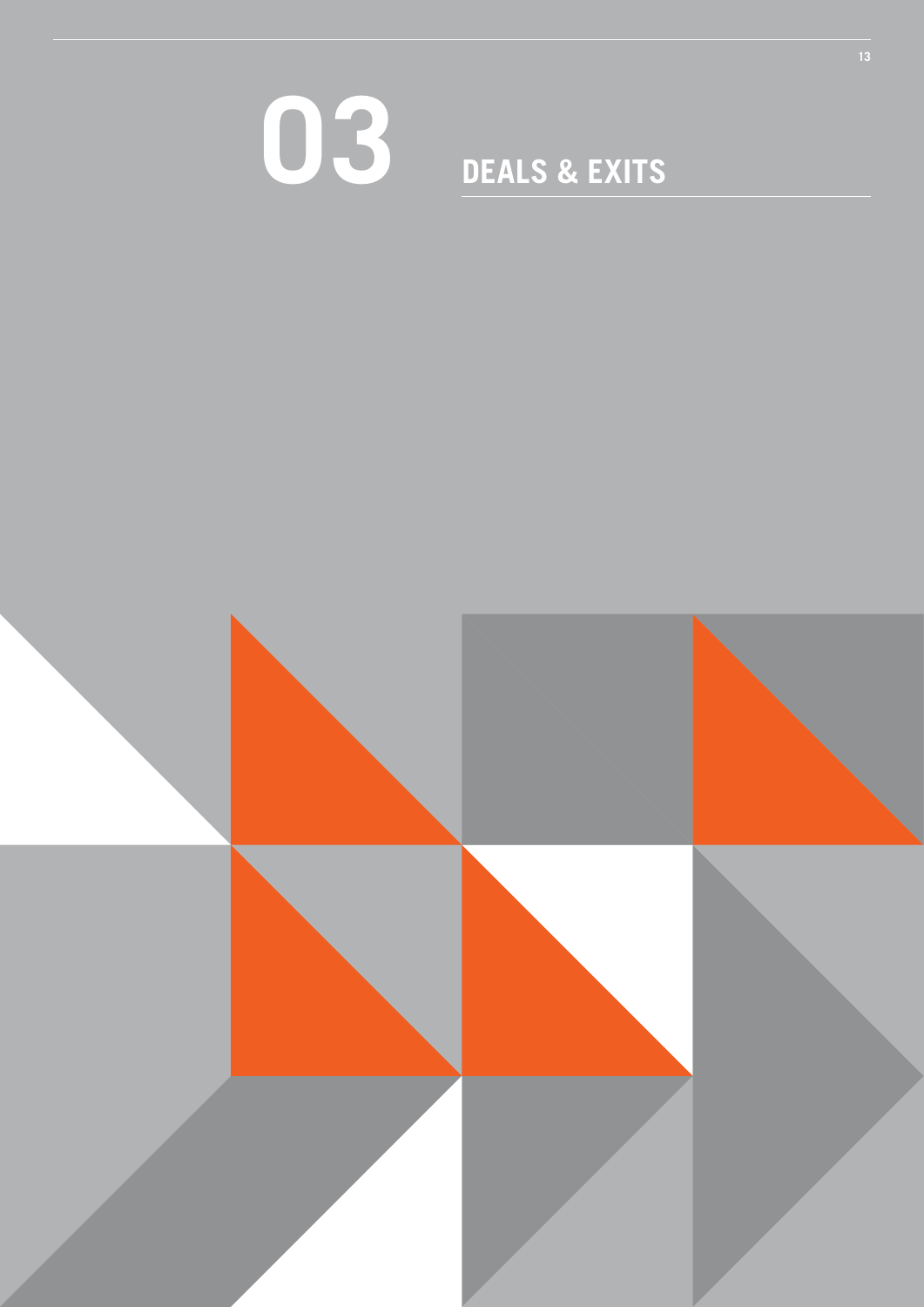## **DEALS & EXITS**

The private markets investment environment in Australia has seen mixed activity over the last several years, as a greater focus on fundraising, a competitive market environment, and macroeconomic uncertainty have meant that many GPs are waiting to put capital to work in the most attractive deals and investments. PE investment deals have been lower, both in terms of aggregate deal value and the number of deals completed. The latest available figures for H1 2018 show that just 24 deals were completed for a total value of \$3.5bn.

Meanwhile, VC investment activity has been increasing in recent years, particularly in terms of the amount of capital being invested by VC fund managers in startups and other early stage companies. Close to \$1.5bn in VC deals by dollar value has been recorded across 204 deals over the most recent 18-month period – \$962mn in 2017 and \$495mn in H1 2018.





#### \*Figures exclude add-ons, grants, mergers, secondary stock purchases and venture debt.

**FIGURE 8:**  Private Equity-Backed Buyout Deals in Australia, 2008 – H1 . . . . . . . . . . . . . . . . . . . .

**FIGURE 9:** 

Venture Capital Deals\* in Australia , 2008 – H1 2018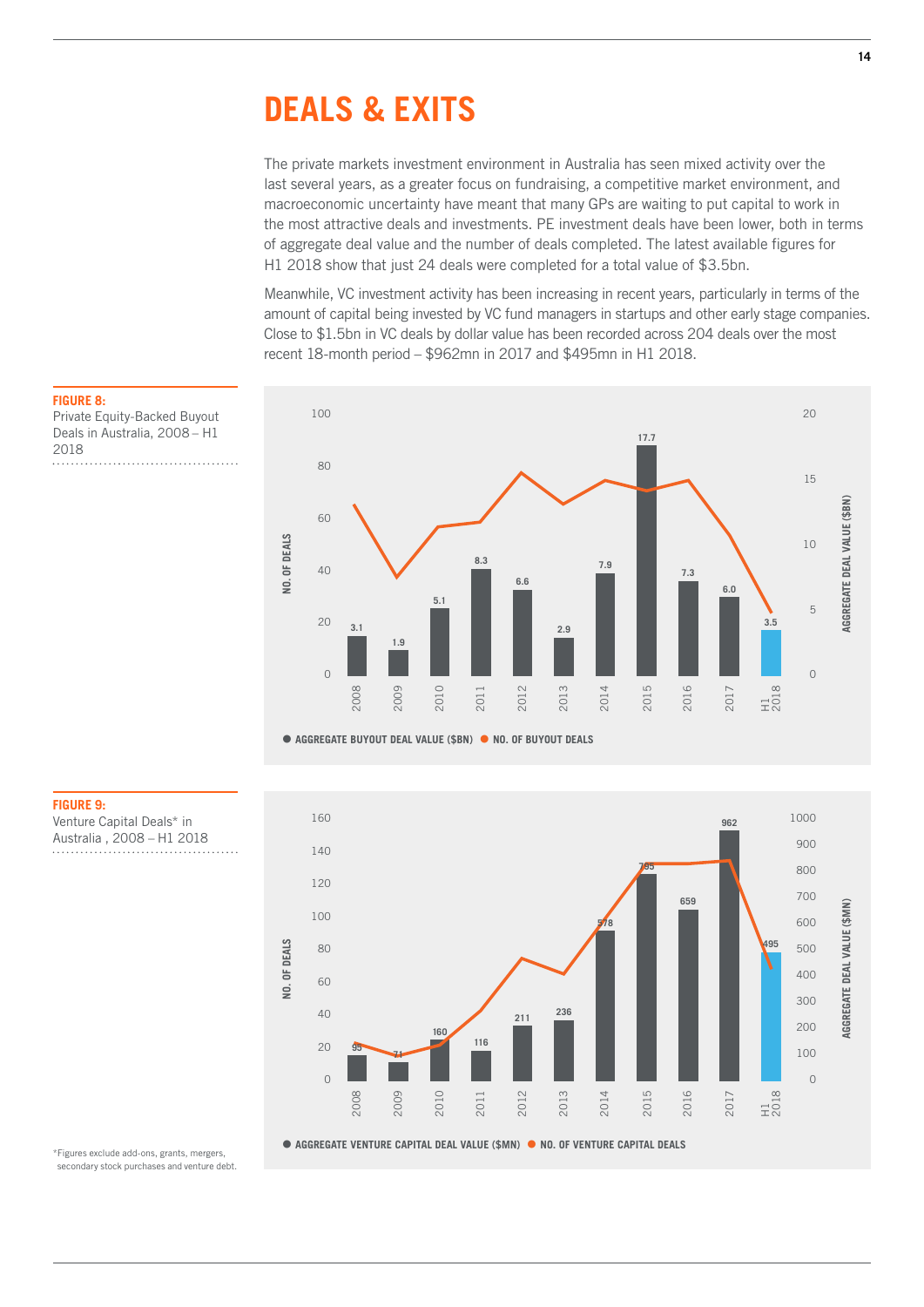#### Buyout Deal Activity

Since 2008, there have been 662 PE-backed buyout deals in Australia completed for an aggregate value of \$70bn. 2015 was the most active year in terms of deal value since 2008, as aggregate buyout deal value peaked at \$17.7bn for that year.

In terms of the industry sectors which are seeing greater levels of PE investment, the largest proportion of buyout deals completed since 2016 has been in the consumer discretionary sector. Consumer discretionary represented 23%, 17% and 25% of the total number of private equity-backed buyout deals in Australia in 2016, 2017 and H1 2018 respectively.



There has also been a significant increase in the proportion of aggregated deal value accounted for by the healthcare sector, up from 4% in 2016 to 48% in 2017. This was mainly due to two large deals in 2017: the buyout of iNova Pharmaceuticals by Carlyle Group and Pacific Equity Partners, valued at \$1.23bn, and the buyout of Icon Cancer Care by Goldman Sachs Australia, Pagoda Investment, and QIC Global Private Equity for \$1.1bn. This trend continued into 2018 with Permira's acquisition of I-Med Network Ltd., which occurred in February for \$1.25bn.



**FIGURE 10:**  Private Equity-Backed Buyout Deals in Australia by Industry, 2013 – H1 2018



#### **FIGURE 11:**

Proportion of Aggregate Value of Private Equity-Backed Buyout Deals in Australia by Investment Type, 2008 – H1 2018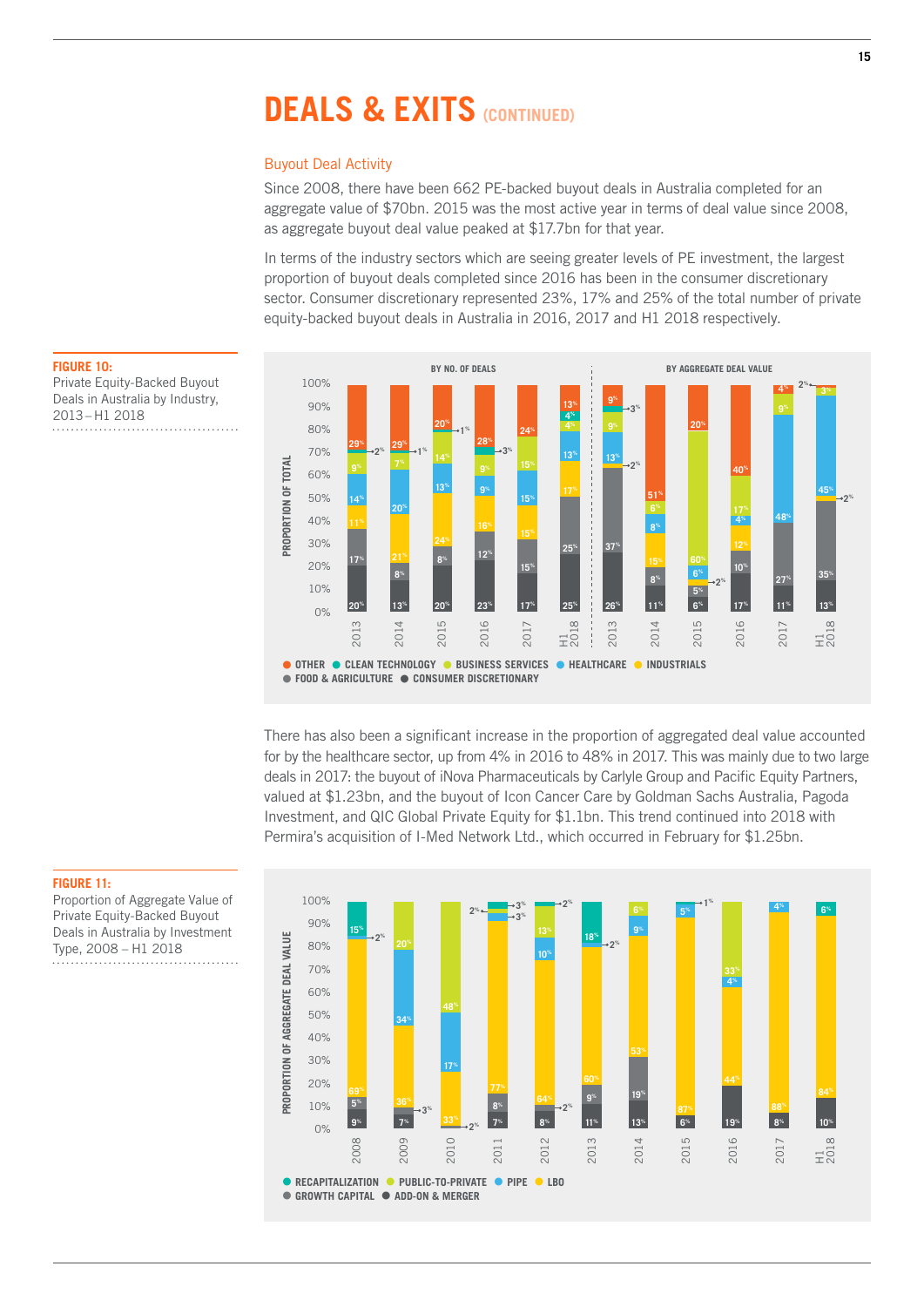### VC Deal Activity

There have been 812 Australia-based VC financings recorded since 2008 with an aggregate value of \$4.4bn invested in Australian early stage companies. The IT sector has been the most dominant sector in the Australian VC landscape, with internet and software deals accounting for more than half (53%) of all VC deals in Australia since 2013. This figure has continued to climb since then, reaching 70% in H1 2018. Both the telecoms and healthcare sectors have also featured as smaller but nonetheless important sectors for VC investment, on average accounting respectively for 12% and 11% of VC deal value since 2013.



**FIGURE 12:**  Venture Capital Deals\* in Australia by Industry, 2013 – H1 2018 

\*Figures exclude add-ons, grants, mergers, secondary stock purchases and venture debt.

> In terms of deal stages, angel and seed stage deals were the most prominent form of VC financing, representing 55% and 62% of all Australian VC deals in 2013 and 2014 respectively. However, this figure has decreased in recent years to 47% in 2016 and 36% in 2017, with Series A rounds accounting for 34% of VC deals in 2017 and 39% of VC deals in H1 2018. Venture debt deals, while only accounting for 2% of VC deals in 2017 and 6% in H1 2018, are becoming an increasingly important source of early stage funding, making up 27% of deals by value in 2017 and 53% in H1 2018. This increase was driven in part by Uber car rental startup Splend raising US\$220mn in debt financing in January 2018.



**FIGURE 13:** 

Proportion of Venture Capital Deals in Australia by Stage, 2008 – H1 2018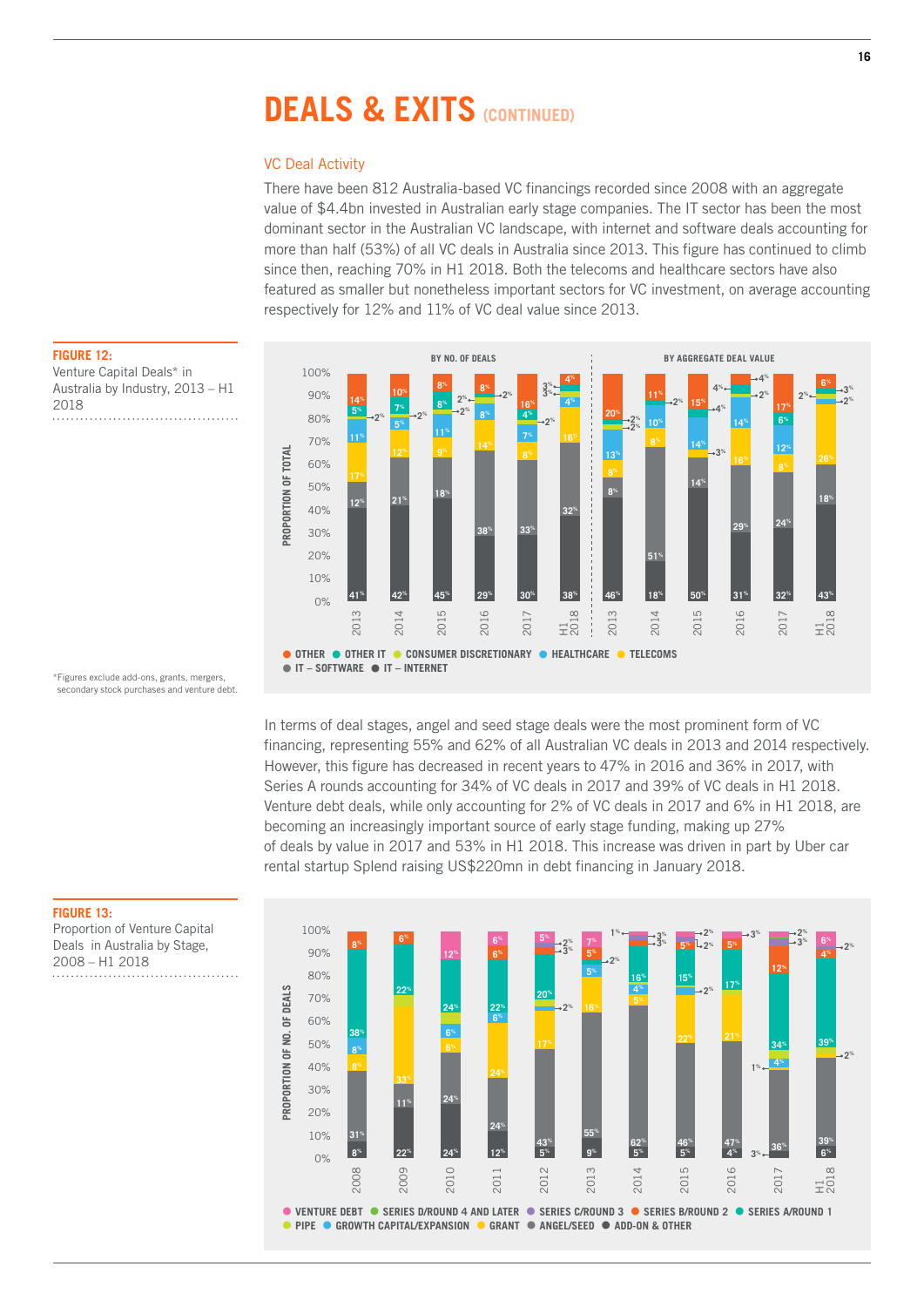In H1 2018, VC investment reached almost \$500mn across 69 deals. Some of the largest financings for this period included the Series C \$60mn round raised by SafetyCulture, which was led by Tiger Global Management and with participation from Blackbird Ventures, Index Ventures, and Morpheus Ventures. In the same period, US\$40mn of venture financing was raised by Canva – this round was led by Sequoia Capital, with participation from Blackbird Ventures and Felicis Ventures. Canva reported revenues of \$23.5mn in the 12 months ended June 2017 and by some estimates is currently valued at \$1.4bn.



**FIGURE 14:**  Aggregate Value of Venture Capital Deals in Australia by Stage, 2008 – H1 2018 

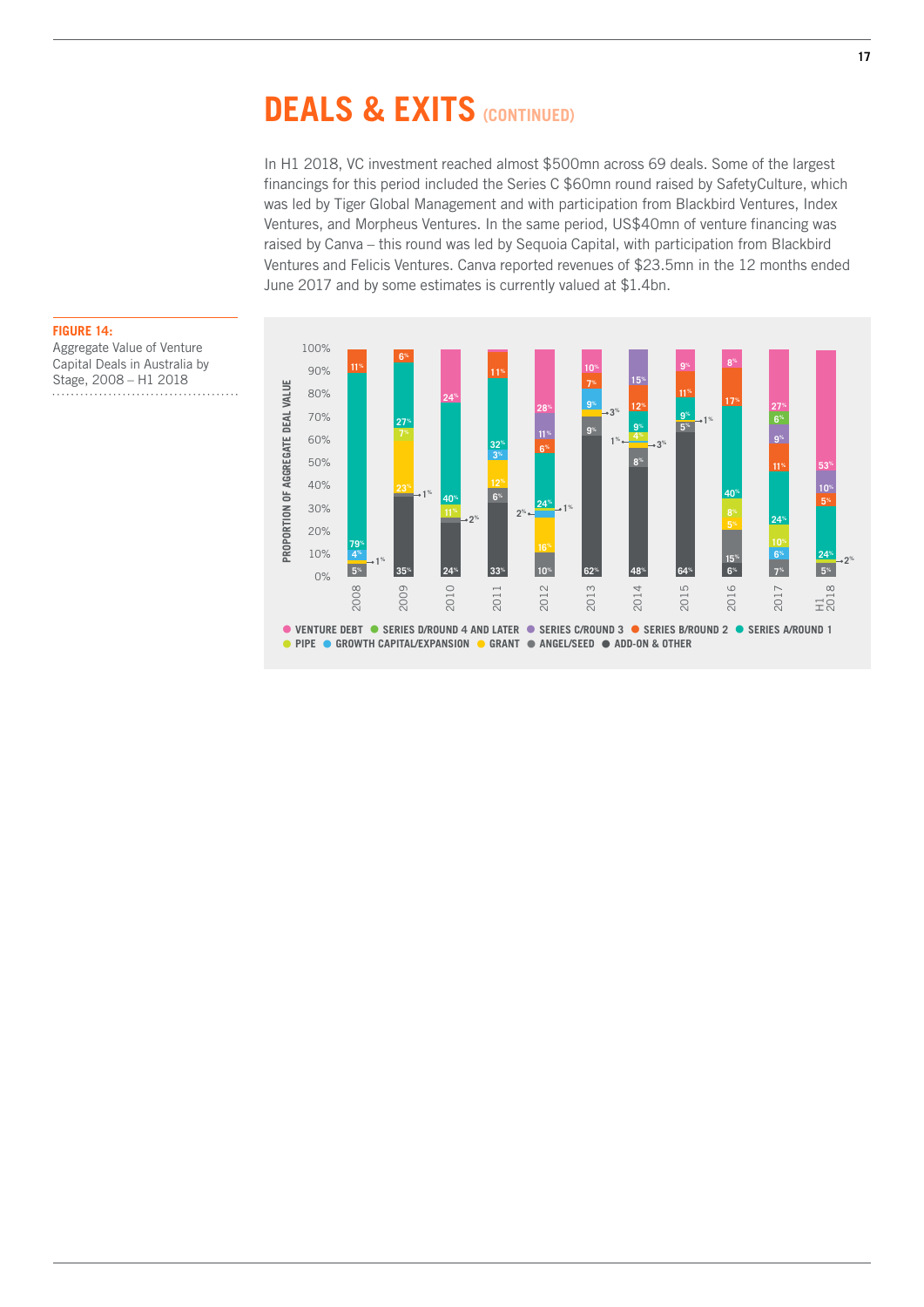### Exit Activity

Looking at PE exits, activity has been slower in terms of the aggregate value of exits completed. 2017 saw \$8.1bn of PE exits completed, down slightly from 2015 (\$8.9bn) and 2016 (\$8.6bn) levels.

There has also been a decrease in the number of IPOs as a proportion of total buyout exits in Australia over the past two years. IPOs represented 51% of total buyout exits in 2015; however, this figure fell to 35% in 2016 and 17% in 2017. Conversely, there has been an increase in trade sales as a proportion of total buyout exits in Australia. Trade sales represented 34% of the total Australian buyout exits in 2015 and this figure increased to 48% and 63% in 2016 and 2017 respectively. Notable trade sale exits for 2016 and 2017 include KKR's July 2016 sale of its 45% stake in GenesisCare to China Resources Capital Management and Macquarie Capital for \$1.7bn, and the sale of Alinta Energy by TPG Capital to Chow Tai Fook Enterprises for over \$4bn in March 2017.





#### **FIGURE 15:**  Aggregate Deal Value (\$bn) of Total Buyout Exits in Australia

(2014 – 2018 H1)

#### **FIGURE 16:**

Proportion of Total Buyout Exits in Australia, 2014 – H1 2018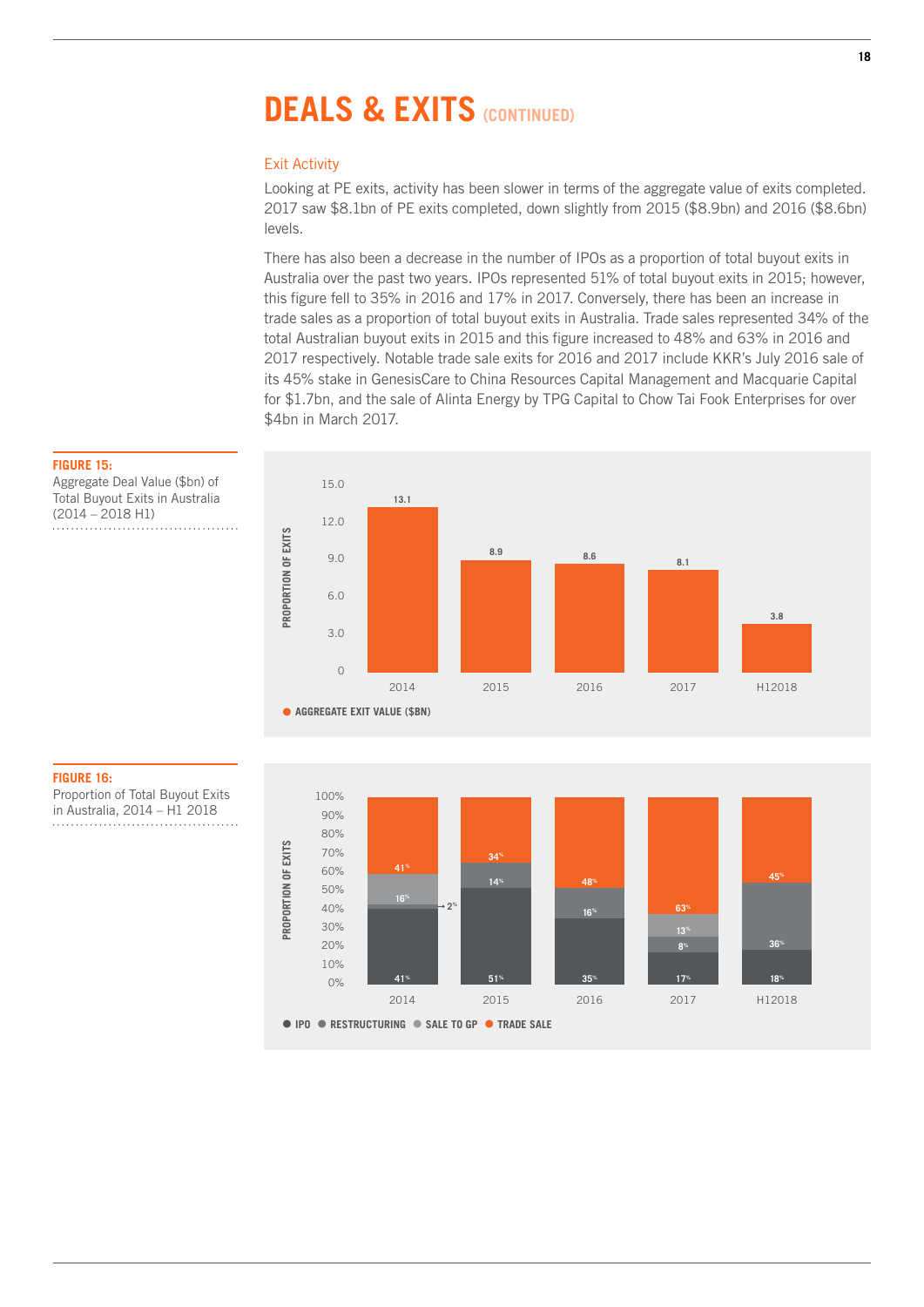## **NOTES & METHODOLOGY**

The information contained in this report is based on data from the Preqin database, as well as on-the-ground information collected by both Preqin and AVCAL.

Data, figures, and time periods may not match those presented in prior years' AVCAL Yearbook Reports, as transitionary changes to period reporting are managed in the current period's report.

- Report content has been co-authored by AVCAL and Preqin.
- All annual figures correspond to calendar year periods.
- All currency units are denominated in Australian dollars unless otherwise stated.

Dollar figures in the Deals & Exits section have been calculated by aggregating individual deal values in US dollars on an annual basis and converting to Australian dollars based on the average annual exchange rate for each calendar year. Exchange rate data has been sourced from the Reserve Bank of Australia.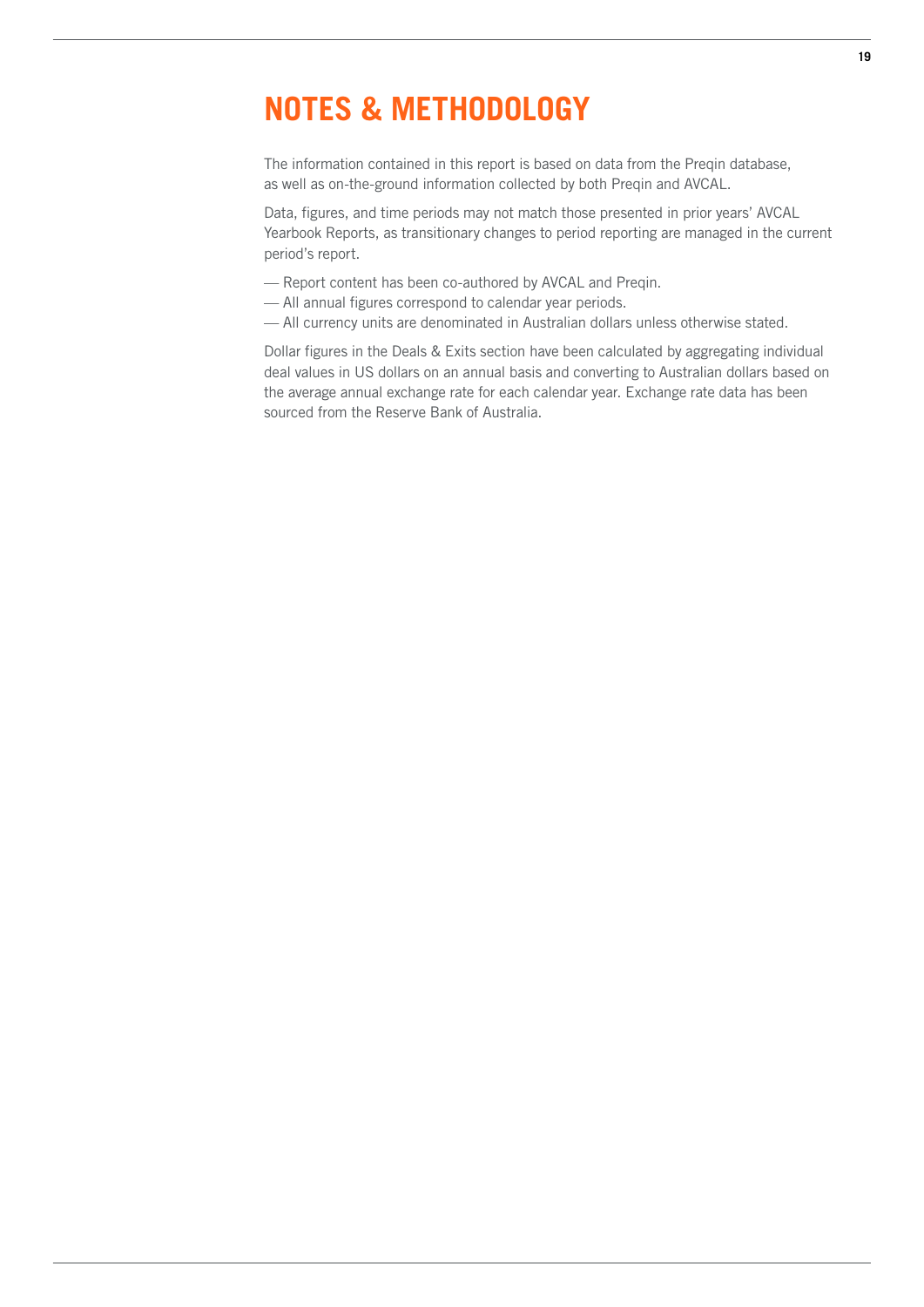## **GLOSSARY**

| <b>TERM</b>                    | <b>DEFINITION</b>                                                                                                                                                                                                                                                                                                         |
|--------------------------------|---------------------------------------------------------------------------------------------------------------------------------------------------------------------------------------------------------------------------------------------------------------------------------------------------------------------------|
| <b>Balanced</b>                | A firm or fund that invests in companies at all stages of development,<br>from early stage to buyout.                                                                                                                                                                                                                     |
| <b>Buyout</b>                  | A firm or fund that invests in established companies, often with the<br>intention of improving operations and/or financials. The firm or fund<br>will typically acquire the whole, majority or a controlling stake in the<br>company and investment often involves the use of leverage.                                   |
| <b>Co-Investment</b>           | Minority investments made alongside a buyout, recapitalization or<br>other transaction; a non-controlling investment.                                                                                                                                                                                                     |
| <b>Distressed Debt</b>         | A firm or fund that buys the debt of companies that have either filed<br>for bankruptcy or appear likely to do so in the near future. As part of<br>the company reorganizations, distressed debt firms often forgive the<br>debt obligations of the company, in return for enough equity in the<br>company to compensate. |
| <b>Early Stage VC</b>          | A venture firm or fund that invests only in the early stage of a company<br>life. Can be either Seed or Start-up.                                                                                                                                                                                                         |
| <b>Expansion/Late Stage VC</b> | A firm or fund that invests in companies towards the end of the<br>venture stage cycle. Provides capital injections for expansion into a<br>position of stable profit streams. Typical with venture deals, expansion/<br>late stage funds take short- to mid-term, minority positions.                                    |
| <b>Fund of Funds</b>           | A firm or fund that invests in a number of private equity partnerships.                                                                                                                                                                                                                                                   |
| Growth                         | A firm or fund that typically takes significant minority positions in<br>companies without the use of leverage. Targets are profitable, but<br>still maturing, investee companies with significant scope for growth.<br>Investment horizons are mid to long term, similar to those seen with<br>buyout funds.             |
| <b>Infrastructure</b>          | A firm or fund that typically invests in large-scale infrastructure<br>projects in transportation, regulated industries such as power and<br>water, telecom, and social infrastructure.                                                                                                                                   |
| LB <sub>0</sub>                | Leveraged Buyout. A transaction whereby a company is acquired<br>using a significant amount of borrowed money to meet the cost of<br>acquisition.                                                                                                                                                                         |
| <b>Mezzanine</b>               | Debts that incorporate equity-based options, such as warrants, with<br>a lower-priority debt, often used to finance acquisitions and buyouts.                                                                                                                                                                             |
| <b>Natural Resources</b>       | A firm or fund that invests in companies sourcing various<br>commodities, including energy products, agriculture products and<br>land holdings, precious metals and industrial metals.                                                                                                                                    |
| <b>PIPE</b>                    | Private Investment in Public Equity. An investment made by a PE<br>firm into a public company, which remains public post-investment.                                                                                                                                                                                      |
| <b>Public to Private</b>       | A transaction where a company is bought from the stock exchange<br>and de-listed by the PE firm or fund.                                                                                                                                                                                                                  |
| Recapitalization               | An investment which typically includes the restructuring of debt<br>and equity, with a view to stabilizing the company's capital structure.                                                                                                                                                                               |
| <b>Restructuring</b>           | A transaction where significant modification is made to the debt,<br>operations or structure of a company.                                                                                                                                                                                                                |
| <b>Secondaries</b>             | A firm or fund that acquires stakes in private equity funds from<br>existing limited partners.                                                                                                                                                                                                                            |
| <b>Special Situation</b>       | A firm or fund that focuses on complex situations, such as project<br>finance or one-time opportunities resulting from government<br>regulations, with the goal of resolving the situation in an attempt to<br>restore a company's value.                                                                                 |
| <b>Turnaround</b>              | A firm or fund that aims to revitalize companies with poor performance<br>or experiencing trading difficulties.                                                                                                                                                                                                           |